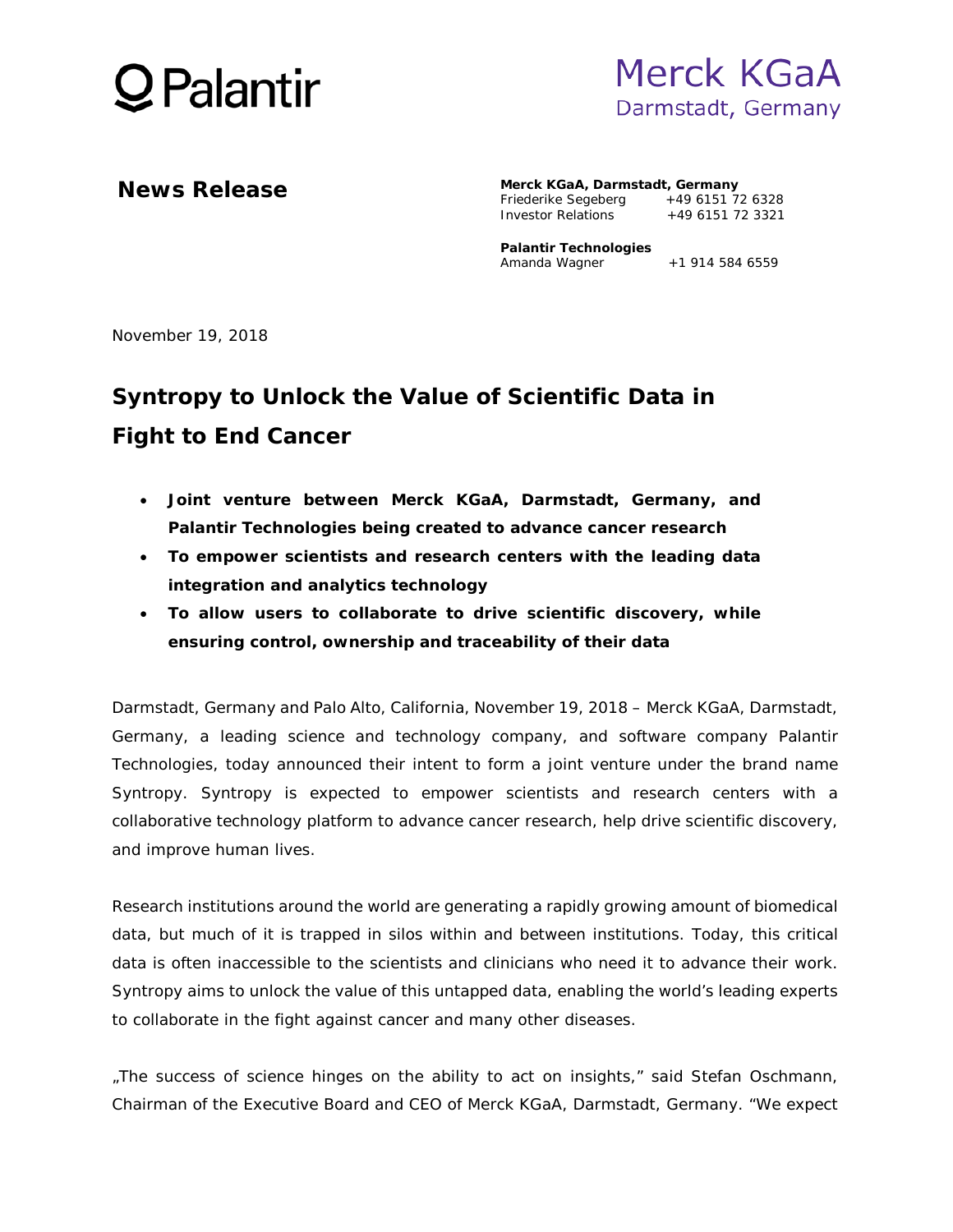# $\mathcal Q$  Palantir

Syntropy to facilitate collaboration within the global scientific community, in order to drive breakthrough innovation in cancer research."

"Unlocking the power of scientific data is critical to advancing the fight against cancer," said Alexander Karp, Palantir co-founder and CEO. "Syntropy aims to help researchers collaborate securely to realize the value of this data, driving discoveries that will deliver better treatments to patients faster."

Syntropy's user-centric data integration platform is powered by Palantir Foundry, which allows users to structure and analyze data from disparate sources, enabling experts to more quickly act on novel research insights and advance patient care, while safeguarding data ownership. Syntropy is expected to also facilitate the secure, transparent sharing of data between participating researchers and institutions, creating an ecosystem that incentivizes collaboration and ultimately accelerates scientific discovery.

For more information about Syntropy, visit www.syntropy.com.

### **About Syntropy**

Syntropy shall be a joint venture between a new subsidiary of Merck KGaA, Darmstadt, Germany, which is independent from its existing healthcare, life science and performance materials business sectors, and Palantir Technologies, aimed at unlocking the value of scientific biomedical data. Syntropy is expected to serve as a catalyst for change in scientific research by equipping scientists with more intuitive and effective tools for unlocking the value of their data, while creating an ecosystem that brings together leading scientific experts to win the fight against cancer and countless other diseases. Syntropy is expected to be headquartered in Boston, MA. Merck KGaA, Darmstadt, Germany, and Palantir Technologies have signed a non-binding term sheet to initiate the creation of Syntropy.

#### **About Merck KGaA, Darmstadt, Germany**

Merck KGaA, Darmstadt, Germany, the vibrant science and technology company, operates across healthcare, life science and performance materials. Around 53,000 employees work to make a positive difference to millions of peoples' lives every day by creating more joyful and sustainable ways to live. From advancing gene editing technologies and discovering unique ways to treat the most challenging diseases to enable the intelligence of devices – the company is everywhere. In 2017, Merck KGaA, Darmstadt, Germany, generated sales of € 15.3 billion in 66 countries.

The company holds the global rights to the name and trademark "Merck" internationally. The only exceptions are the United States and Canada, where the business sectors of Merck KGaA, Darmstadt, Germany operate as EMD Serono in healthcare, MilliporeSigma in life science, and EMD Performance Materials. Since its founding 1668, scientific exploration and responsible entrepreneurship have been key to the company's technological and scientific advances. To this day, the founding family remains the majority owner of the publicly listed company. For more information about Merck, KGaA, Darmstadt, Germany, visit www.emdgroup.com.

#### **About Palantir**

Palantir Technologies is a software company that builds enterprise data platforms for organizations with highly complex and sensitive data environments. From building safer cars and planes, to discovering new drugs and combatting terrorism, Palantir helps customers across the public, private, and nonprofit sectors transform the way they use their data. Palantir is headquartered in Palo Alto, with major offices in New York, Washington, D.C., London, Paris, and Munich. For more information about Palantir Technologies, visit www.palantir.com.